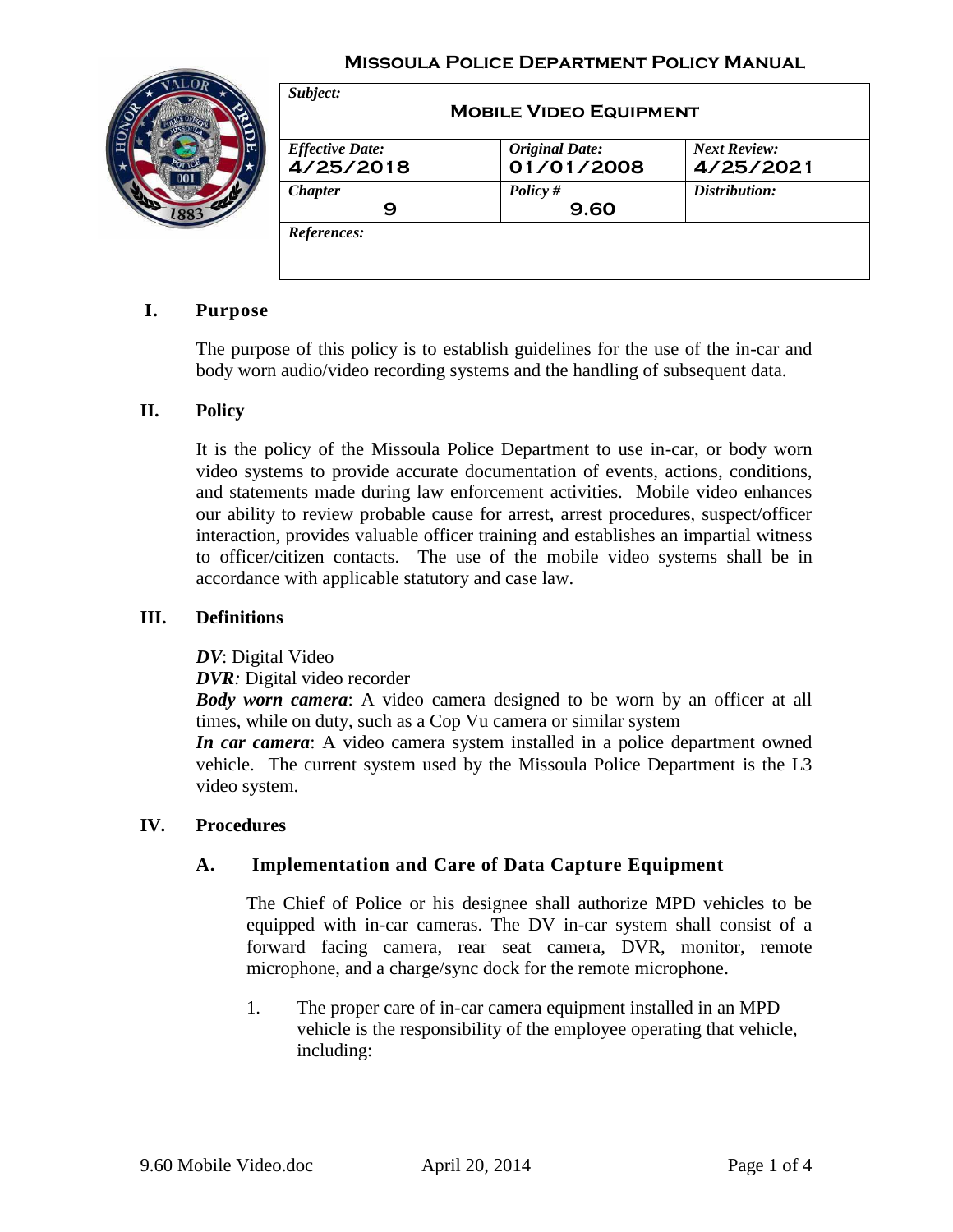- a. Employees shall operate the equipment according to MPD training, policy and standard operational procedures.
- b. Employees shall not remove, dismantle or tamper with in-car audio/video data capture equipment or software.
- c. Officers may operate vehicles with non-functioning in-car data capture systems only if no other vehicle is reasonably available.
- 2. Damaged in car video equipment will be reported to the Communications Shop on a Vehicle Maintenance Report form. A supervisor will also be informed of the damage.

## **B. Operation of in-car Data Capture Systems**

In-car video recording is automatically initiated when a vehicle's emergency lights are activated, manually activated or activated by crash sensor. Recorded video data includes events 60 seconds prior to activation of the emergency lights or any other initiating event. Employees shall not deactivate any feature of the recording system.

- 1. In-car data capture equipment shall be activated, when reasonably possible to do so, to record all official duties.
	- a. Official duties include
		- i. Contact with victims, witnesses and suspects in regard to calls for service or officer initiated contact concerning criminal or suspicious activity, service of any court order and welfare checks to include medical calls or suicidal people.
		- ii. All searches of persons, vehicles and buildings to include searches because of an alarm.
		- iii. All traffic stops and any other time the vehicle's emergency equipment is activated.
		- iv. The transport of any person related to criminal or suspicious activities or for humanitarian reasons.
		- v. Any personal contact that becomes adversarial, once the officer realizes the contact is becoming adversarial.
		- vi. Documentation of all crime or crash scenes.
		- vii. Any activity that a reasonable officer would know would be important to record.
- 2. Employees shall use the in-car data capture system to accurately capture events by:
	- a. Leaving the transmitter/microphone power switch in the "On" position while on-duty so that the transmitter/microphone can automatically record audio whenever the in-car video system is recording.
	- b. Officers using the system shall, whenever available, wear at all times the transmitter/microphone in a position so that it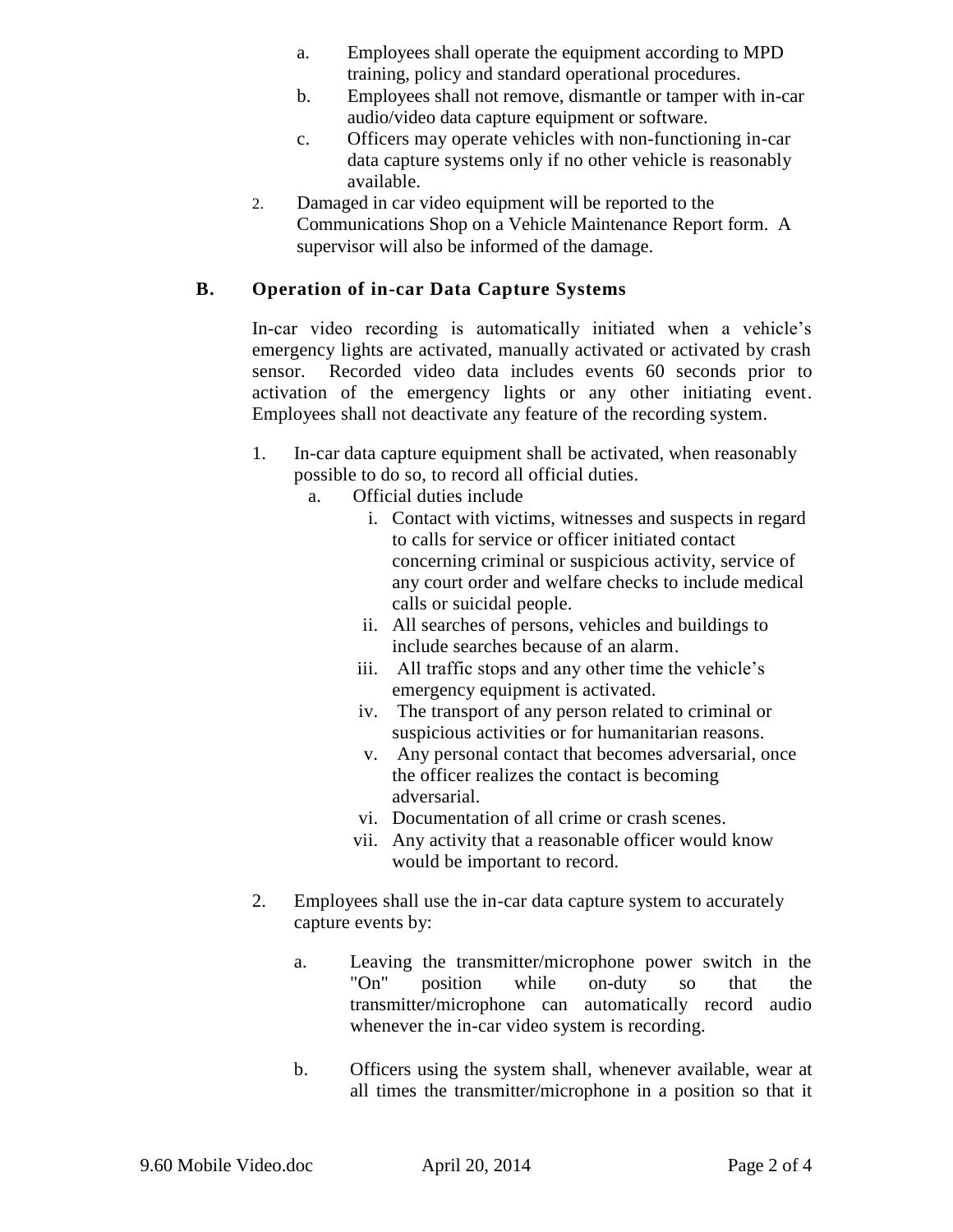can adequately record audio with the built-in microphone or by wearing the external microphone with the transmitter to adequately record audio.

3. Employees using the DV system are required to mark incident with the appropriate code at the conclusion of the event:

> Unclassified Traffic stop-citation Traf A4/Code 3/TrafCon Sex Offense/Homicide Criminal or Interview DUI or pursuit Fatal or LE crash **Misc**

- 4. Once initiated, video and audio recording shall not be terminated until the event is complete with the following exceptions:
	- a. Under supervisors direction.
	- b. Employees may stop recording if there is no need to collect further data. (ex. Directing traffic, parades or escorts)
- 5. The DV system may only be used to record events that are of concern to the Missoula Police Department.

## **C. Operation of body worn camera systems**

- 1. Officers utilizing any department issued or personally owned body worn camera will use, when reasonably possible, the recording device to document all official duties.:
	- a. Official duties include
		- i. Contact with victims, witnesses and suspects in regard to calls for service or officer initiated contact concerning criminal or suspicious activity, service of any court order and welfare checks to include medical calls or suicidal people.
		- ii. All searches of persons, vehicles and buildings to include searches because of an alarm.
		- iii. All traffic stops.
		- iv. The transport of any person related to criminal or suspicious activities or for humanitarian reasons.
		- v. Any personal contact that becomes adversarial, once the officer realizes the contact is becoming adversarial.
		- vi. Documentation of all crime or crash scenes.
		- vii. Any activity that a reasonable officer would know would be important to record.